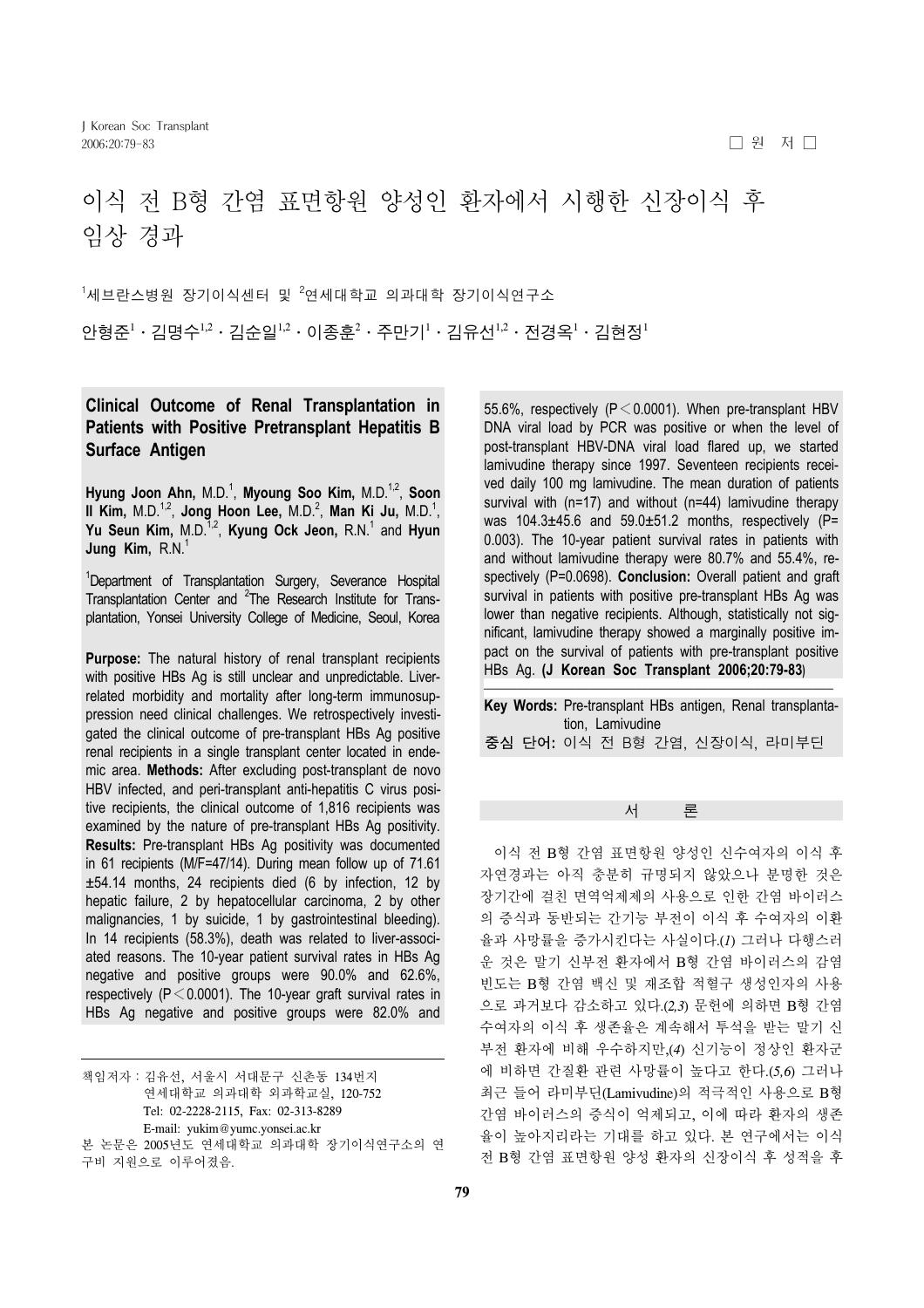향적으로 분석하고 라미부딘 사용여부에 따른 이식 성적에 대하여 조사하고자 하였다.

방 법

 1979년 4월부터 2003년 12월까지 세브란스병원 장기이식 센터에서 시행한 신장이식 환자 2,284예 중에서 이식수술 후 B형 간염 감염, 수술 전후 항 C 형 간염항체 양성인 경우 를 제외한 1,816예의 임상 기록을 후향적으로 조사하였다. 수술 후 면역억제제는 1984년 이전에는 스테로이드와 azathioprine을 사용하였으며 그 이후에는 calcineurin 억제제와 스테로이드 그리고 azathioprine을 사용하였으며 1997년 이 후에는 azathioprine을 mycophenolic acid로 대체하여 사용하 였다. 수술 후 간기능 검사는 기본적으로 1년마다 시행하였

으며, 라미부딘은 1997년부터 이식 전 HBV-DNA-PCR 양성 인 경우와 이식 후 HBV-DNA 역가의 상승이 있는 경우에 사용하였다. 통계분석은 SPSS 12.0을 사용하였으며, B형 간 염 표면항원 양성군과 음성군의 비교에는 카이검정 및 t 검 정을, 생존율 분석에는 Kaplan-Meier 법을 사용하였다.



#### **1)** 임상적 특징

 조사 대상군 1,816예 중에서 이식 전 B형 간염 표면항원 양성은 61예였으며(남/여=47/14), 평균 추적관찰 기간은 71.6±54.1개월, 평균 연령은 34.8±9.5세였다. 추적기간 중 24명이 사망하였으며(감염 6명, 간기능 부전 12명, 간세포 암 2명, 위암 1명, 자궁경부암 1명, 위장관 출혈 1명, 자살

|  |  | Table 1. Characteristics of study population |  |  |  |
|--|--|----------------------------------------------|--|--|--|
|--|--|----------------------------------------------|--|--|--|

|                                    | Pre-transplant hepatitis B surface antigen status |                         |             |  |
|------------------------------------|---------------------------------------------------|-------------------------|-------------|--|
|                                    | Negative group $(n=1,755)$                        | Positive group $(n=61)$ | P-value     |  |
| Age                                | $36.8 \pm 11.7$                                   | $34.8 \pm 9.5$          | N.S.        |  |
| Sex (M/F)                          | 1,179/576 (67.2%/32.8%)                           | 47/14 (77%/23%)         | N.S.        |  |
| Hepatic failure                    | $\Omega$                                          | 12                      |             |  |
| Graft status (function/loss)       | 1.314/441 (74.9%/25.1%)                           | 19/42 (31.1%/68.9%)     | $\leq 0.05$ |  |
| Patients status (live/death)       | 1,592/163 (90.7%/9.3%)                            | 37/24 (60.7%/39.3%)     | $\leq 0.05$ |  |
| LRD/LURD/cadaveric                 | 905/797/53 (51.6%/45.4%/3.0%)                     | 36/25/0 (59.0%/41.0%)   | N.S.        |  |
| Acute rejection (no/yes)           | 1,182/575 (67.2%/32.8%)                           | 44/17 (72.1%/27.9%)     | N.S.        |  |
| Graft survival duration (months)   | $100.2 \pm 54.5$                                  | $71.6 \pm 54.1$         | $\leq 0.05$ |  |
| Patient survival duration (months) | $100.6 \pm 54.5$                                  | $71.6 \pm 54.1$         | $\leq 0.05$ |  |

N.S. = not significant; LRD = living related donor; LURD = living unrelated donor.



**Fig. 1.** (A) Patient survival rates in patients with pre-transplant HBs Ag positive and negative group, (B) Graft survival rates in patients with pre-transplant HBs Ag positive and negative group.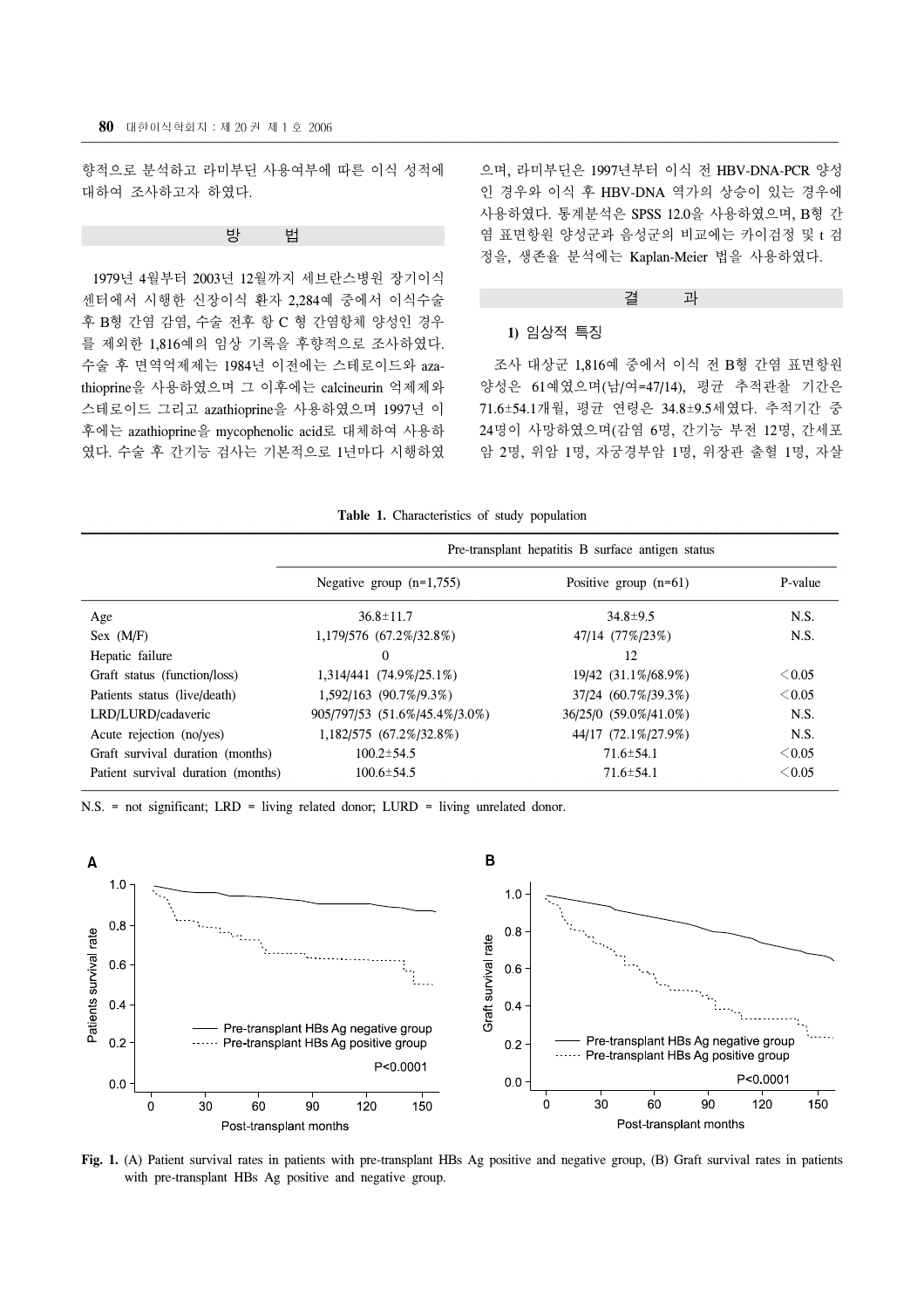| Pt             | Sex/age | Tx year | IS before<br>lamivudine therapy | <b>IS</b>      | IS after<br>lamivudine therapy | Status of<br>survival | Duration of<br>survival |
|----------------|---------|---------|---------------------------------|----------------|--------------------------------|-----------------------|-------------------------|
|                |         |         |                                 | change*        |                                |                       |                         |
| 5              | M / 30  | 2002    | $F + S + M$                     | Yes            | $F + S$                        | Live                  | 44                      |
| 6              | M / 63  | 2001    | $C + S$                         | No             | $C + S$                        | Live                  | 53                      |
| 1              | M / 26  | 1999    | $C + S$                         | No             | $C + S$                        | Death                 | 38                      |
| 7              | F/28    | 1999    | $C+S+M$                         | Yes            | $C + S$                        | Live                  | 71                      |
| 8              | F / 47  | 1999    | $C + S$                         | No             | $C + S$                        | Live                  | 72                      |
| 9              | M / 19  | 1999    | $C+S+M$                         | Yes            | $C + S$                        | Live                  | 80                      |
| $\overline{c}$ | M / 37  | 1998    | $C+S+M$                         | Yes            | $C + S$                        | Death                 | 60                      |
| 3              | M / 42  | 1997    | $C+S+M$                         | No             | $C+S+M$                        | Death                 | 61                      |
| 11             | M / 41  | 1996    | $C + S$                         | No             | $C + S$                        | Live                  | 107                     |
| 10             | M / 26  | 1994    | $C + S$                         | No             | $C + S$                        | Live                  | 94                      |
| 12             | M / 36  | 1994    | $C+S+A$                         | Yes            | $C + S$                        | Live                  | 135                     |
| 4              | F / 34  | 1993    | $C+S+A$                         | No             | $C+S+M$                        | Death                 | 139                     |
| 14             | M / 42  | 1992    | $C + S$                         | N <sub>o</sub> | $C + S$                        | Live                  | 161                     |
| 13             | M / 29  | 1991    | $C + S$                         | No             | $C + S$                        | Live                  | 144                     |
| 15             | M / 32  | 1991    | $C + S$                         | No             | $C + S$                        | Live                  | 170                     |
| 16             | M / 29  | 1991    | $C+S+A$                         | Yes            | $C + S$                        | Live                  | 172                     |
| 17             | M / 28  | 1991    | $C + S$                         | No             | $C + S$                        | Live                  | 172                     |

**Table 2.** Change of immunosuppression when HBV-DNA titer flared up

Tx = transplantation, IS = immunosuppression (C: cyclosporine, S: steroids, M: mycophenolic acid, F: tacrolimus, A: azathioprine). \*When HBV-DNA titer flared up.

1명), 사망원인 중 14명(58.3%)이 간질환 관련 사망이었다. 이식 후 1년 이내 조기 사망한 경우는 총 8명이었으며, 조기 사망의 원인으로는 감염 3명, 간기능 부전 4명, 위장관 출혈 1명이었다. 단변량 분석을 통해 B형 간염 표면항원 음성군 과 양성군을 비교해 보면 이식신 생존기간 및 환자 생존기 간에서 의미있는 차이를 보였으며, 이식신 부전 및 환자의 사망 유무에서도 의미있는 차이를 보였다(Table 1).

#### **2)** 수여자 및 이식신 생존율

 이식 전 B형 간염 표면항원 양성군과 음성군의 10년 환 자 생존율은 각각 62.6%, 90.0%로 의미있는 차이를 보였다 (Fig. 1A)(P<0.0001). 각 군의 10년 이식신 생존율의 비교에 서도 각각 55.6%, 82.0%로 의미있는 차이를 보였다(Fig. 1B)  $(P < 0.0001)$ .

#### **3)** 라미부딘 사용 효과

 본원의 경우 1997년부터 이식 전 HBV-DNA-PCR이 양성 인 경우와 이식 후 HBV-DNA의 급격한 상승이 있는 경우 라미부딘을 사용하였다. 이식 후 HBV DNA 역가의 상승은 18명에서 관찰되었으며, 그 중 5명은 이식 전 HBV-DNA 음 성이었고, 2명은 이식 전 HBV-DNA 양성이었으며 그 외 11 명에서는 이식 전에 DNA 검사를 시행하지 않았다. 한 명을 제외한 17명에서 라미부딘 100 mg/일을 복용하였다. HBV-DNA 역가 상승 시 라미부딘을 사용하면서 면역억제제 조



**Fig. 2.** Patient survival rates in patients with or without lamivudine therapy.

절을 하였다(Table 2). 라미부딘을 사용한 17명 중 8명에서 항 대사성 면역억제제를 사용하고 있었으며, 이 중 6명에서 항 대사성 면역억제제의 사용을 중단하였다(mycophenolic acid (MPA) 중단 5명, azathioprine 중단 1명). 생존 기간의 평 균 비교 분석에서 라미부딘 사용군(n=17)과 미사용군(n=44) 은 각각 104.3±45.6개월, 59.0±51.2개월로 의미 있는 차이 를 보였다(P=0.003). 라미부딘 사용군과 미사용군의 10년 환 자 생존율은 각각 80.7%와 55.4%였다(Fig. 2)(P= 0.0698).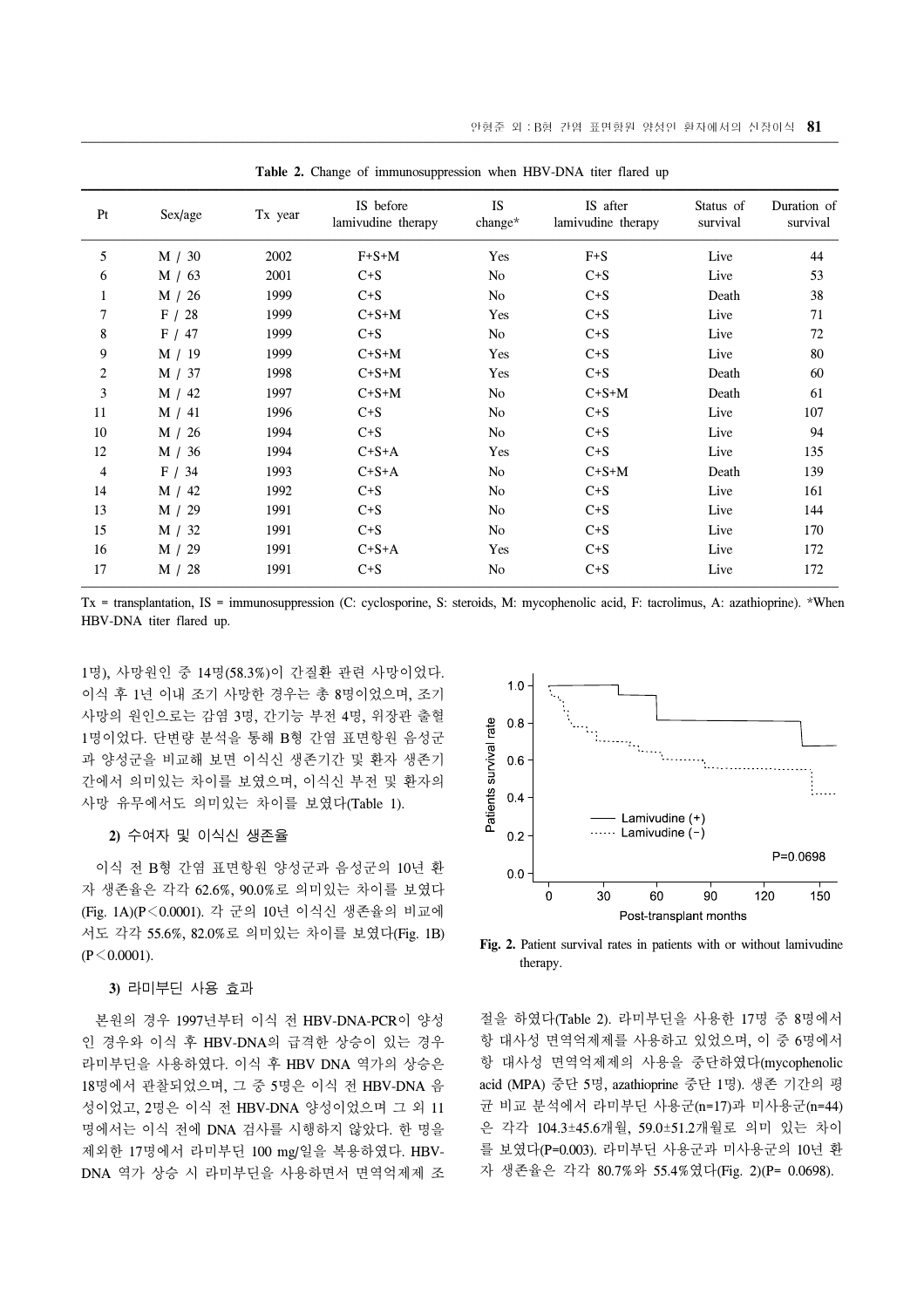고 찰

 신장이식 후 B형 간염 환자에서 장기간에 걸친 면역억제 제 사용에 의한 간기능의 악화는 임상적으로 매우 중요한 문제라 할 수 있다. 과거의 문헌을 살펴보면, B형 간염 수여 자의 심각한 이환율 및 사망률을 고려해 볼 때 이러한 조건 은 상대적인 신장이식의 금기로 여겨져 왔다.(*7*) 본 연구에 서도 B형 간염 표면항원 양성인 수여자는 음성인 경우보다 낮은 10년 환자 생존율을 보였으며(62.62% vs. 90.01%), 이는 여러 문헌의 보고와 일치하는 소견이다.(*8-10*) Fabrizi 등(*11*) 은 여러 문헌의 메타 분석(meta-analysis)을 통해 신이식 수여 자의 B형 간염 바이러스 표면 항원 양성이 사망률(relative risk=2.49, 95% confidence interval: 1.64∼3.78)과 이식신 생존 율(relative risk=1.44, 95% confidence interval: 1.02∼2.04)에 영 향을 미치는 의미있는 독립적인 위험인자라고 보고하였다. B형 간염 수여자의 예후에 관한 초기 문헌을 보면, B형 간 염 음성군보다 예후가 불량하거나 비슷하다는 상반되는 보 고들이 있었으나,(*12-17*) 이는 B형 간염의 경과가 서서히 진 행되기 때문으로, 초기 문헌들은 주로 단기간인 5년 생존율 을 조사했기 때문으로 생각된다. B형 간염의 치료제로 사 용되는 라미부딘은 간효소의 안정화 및 B형 간염 바이러스 증식을 억제하는 효과가 있으며, 최근들어 라미부딘을 사 용함으로, 많은 문헌에서 신장이식 후 생존율의 향상을 보 고하고있다.(*18-20*) 본 연구에서 라미부딘 사용군과 미사용 군의 10년 환자 생존율은 각각 80.7%와 55.4%으로 비록 통 계학적으로는 의미가 없으나(P=0.0698), 긍정적인 효과의 경향은 보이고, 라미부딘 사용군에서 평균 생존 기간이 104.3±45.6개월로 미사용군 59.0±51.2개월보다 의미있게 연장되었다. 본 연구의 단점으로는 HBV-DNA 검사가 일상 적으로 이루어지지 않던 시기에 이식을 받은 환자에게서 라미부딘의 투여가 B형 간염이 상당히 진행된 후에 투여되 었을 가능성이 있다는 것이다. 이런 점을 고려하더라도 본 연구에서 라미부딘의 사용은 B형 간염 환자의 이식 후 환 자생존율에 긍정적인 효과가 있음을 확인할 수 있었다. Chan 등(*20*)은 라미부딘의 선행(preemptive)사용을 통해 B 형 간염 양성군에서도 음성군과 유사한 환자 생존율을 보 고하였고, 신장이식 후 가능한 빨리 라미부딘을 사용하는 것이 환자 생존율을 향상시킨다고 결론지었다. 박 등(*21*)은 B형 간염 표면항원 양성인 신장이식 수여자 17예에서 라미 부딘을 사용한 결과 HBV-DNA 역가의 감소와 간효소의 정 상화에 효과적이라고 보고하였다.

결 론

 B형 간염 표면항원 양성인 환자에서 신장이식 후 환자 생존율 및 이식신 생존율은 음성군에 비해 열등한 결과를

보였다. 그러나 라미부딘을 사용한 환자군에서 평균 생존 기간이 미사용군보다 의미있게 연장되어 라미부딘의 사용 이 신이식 환자의 생존율을 향상시킬 수 있을 것이라 생각 한다. 따라서 B형 간염 표면항원 양성인 환자에서 신장이 식은 금기가 아니며, 이식 전부터 라미부딘을 사용하고 이 식 후에도 계속 사용함으로써 신장이식의 결과를 향상시킬 수 있을 것이라 생각한다.

#### 참 고 문 헌

- 1) Degos F, Lugassy C, Degott C, Debure A, Carnot F, Theirs V, Tiollais P, Kreis H, Brechot C. Hepatitis B virus and hepatitis B-related viral infection in renal transplant recipients. A prospective study of 90 patients. Gastroenterology 1988;94: 151-6.
- 2) Crosnier J. Hepatitis B in haemodialysis: vaccination against HBS antigen. Proc Eur Dial Transplant Assoc 1981;18:231-40.
- 3) Casati S, Campise M, Ponticelli C. Correction of anaemia with recombinant human erythropoietin despite low serum ferritin. Nephrol Dial Transplant 1991;6:452-4.
- 4) Harnett JD, Zeldis JB, Parfrey PS, Kennedy M, Sircar R, Steinmann TI, Guttmann RD. Hepatitis B disease in dialysis and transplant patients. Further epidemiologic and serologic studies. Transplantation 1987;44:369-76.
- 5) Perrillo RP. Hepatitis B and renal transplantation: securing the sword of damocles. Hepatology 2002;36:1041-5.
- 6) Fabrizi F, Martin P, Ponticelli C. Hepatitis B virus and renal transplantation. Nephron 2002;90:241-51.
- 7) Pirson Y, Alexandre GP, Ypersele C. Long-term effect of HBs antigenemia on patient survival after renal transplantation. N Engl J Med 1977;296:194-6.
- 8) Mathurin P, Mouquet C, Poynard T, Sylla C, Benalia H, Fretz C, Thibault V, Cadranel JF, Bernard B, Opolon P, Coriat P, Bitker MO. Impact of hepatitis B and C virus on kidney transplantation outcome. Hepatology 1999;29:257-63.
- 9) Morales JM, Dominguez-Gil B, Sanz-Guajardo D, Fernandez J, Escuin F. The influence of hepatitis B and hepatitis C virus infection in the recipient on late renal allograft failure. Nephrol Dial Transplant 2004;19(Suppl 3):iii72-6.
- 10) Breitenfeldt MK, Rasenack J, Berthold H, Olschewski M, Schroff J, Strey C, Grotz WH. Impact of hepatitis B and C on graft loss and mortality of patients after kidney transplantation. Clin Transplant 2002;16:130-6.
- 11) Fabrizi F, Martin P, Dixit V, Kanwal F, Dulai G. HBsAg seropositive status and survival after renal transplantation: meta-analysis of observational studies. Am J Transplant 2005; 5:2913-21.
- 12) Parfrey PS, Forbes RD, Hutchinson TA, Beaudoin JG, Dauphinee WD, Hollomby DJ, Guttmann RD. The clinical and pathological course of hepatitis B liver disease in renal transplant recipients. Transplantation 1984;37:461-6.